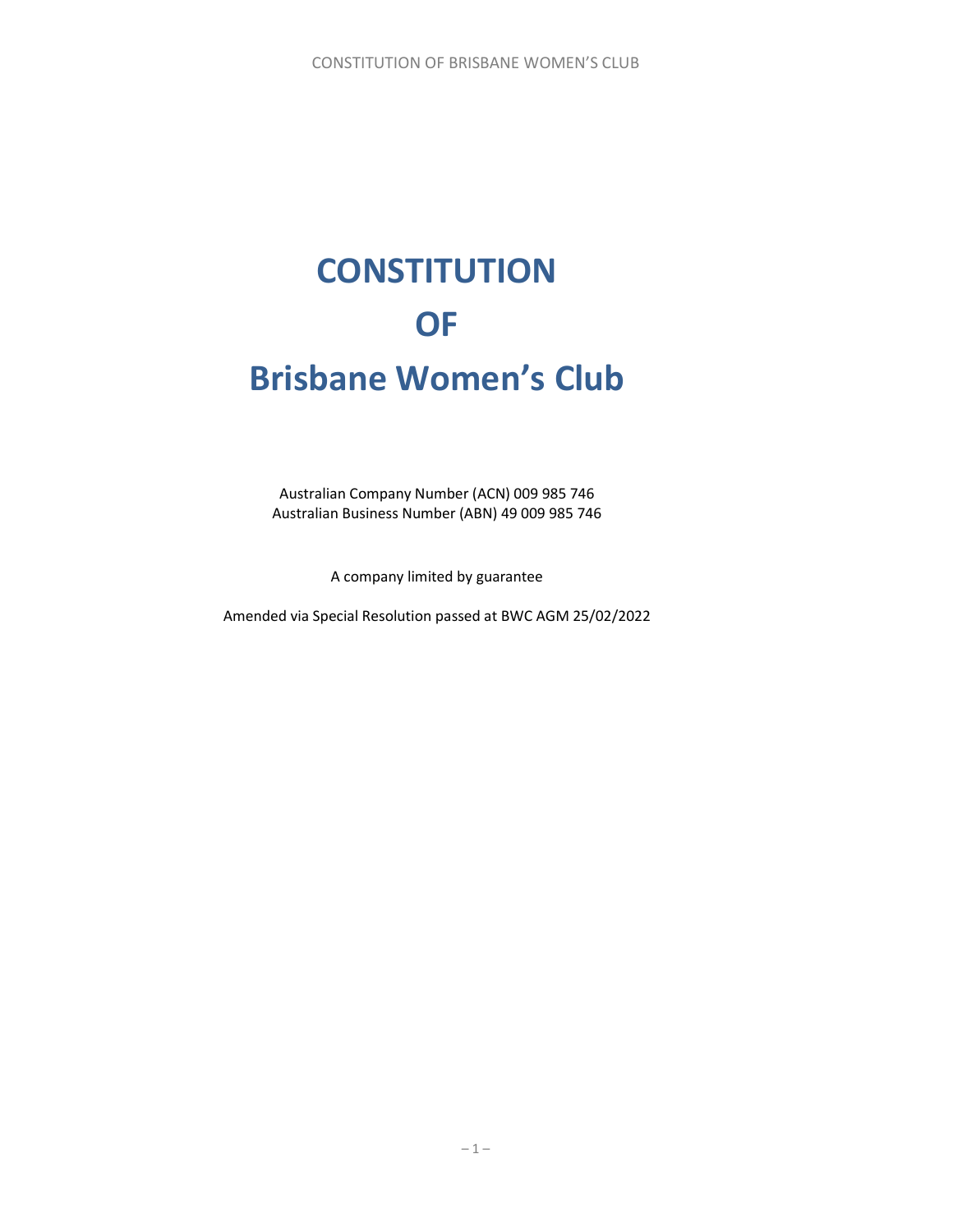# Table of contents

### **Preliminary**

- Name of the company
- Type of company
- Limited liability of members
- The guarantee
- Definitions

# Charitable purposes and powers

- Object
- Powers
- Not-for-profit
- Amending the constitution

### Members

- Membership and register of members
- Who can be a member
- How to apply to become a member
- Directors decide whether to approve membership
- When a person becomes a member
- When a person stops being a member

# Dispute resolution and disciplinary procedures

- Dispute resolution
- Disciplining members

# General meetings of members

- General meetings called by directors
- General meetings called by members
- Annual general meeting
- Notice of general meetings
- Quorum at general meetings
- Auditor's right to attend meetings
- Representatives of members
- Using technology to hold meetings
- Chairperson for general meetings
- Role of the chairperson
- Adjournment of meetings

# Members' resolutions and

### statements

- Members' resolutions and statements
- Company must give notice of proposed resolution or distribute statement
- Circular resolutions of members

### Voting at general meetings

- How many votes a member has
- Challenge to member's right to vote
- How voting is carried out
- When and how a vote in writing must be held
- Appointment of proxy
- Voting by proxy

### **Directors**

- Number of directors
- Election and appointment of directors
- Election of chairperson
- Term of office
- When a director stops being a director

# Powers of directors

- Powers of directors
- Delegation of directors' powers
- Payments to directors
- Execution of Documents

# Duties of directors

- Duties of directors
- Conflicts of interest

# Directors' meetings

- When the directors meet
- Calling directors' meetings
- Chairperson for directors meetings
- Quorum at directors' meetings
- Using technology to hold directors' meetings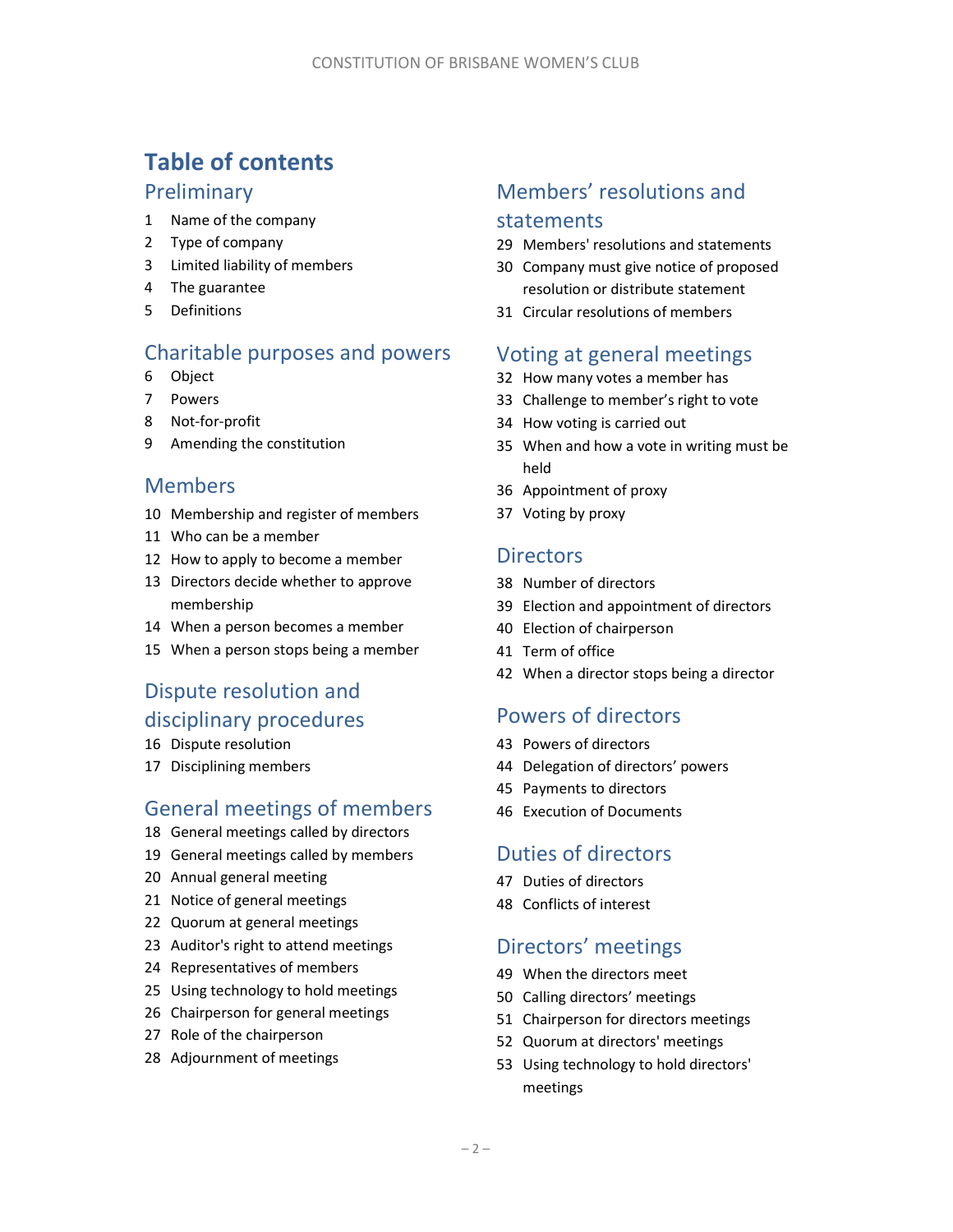- Passing directors' resolutions
- Circular resolutions of directors

### **Secretary**

Appointment and role of secretary

### Minutes and records

- Minutes and records
- Financial and related records

### By-laws

By-laws

### **Notice**

- What is notice
- Notice to the company
- Notice to members
- When notice is taken to be given

# Financial year

Company's financial year

### Indemnity, insurance and access

- Indemnity
- Insurance
- Directors' access to documents

### Winding up

- Surplus assets not to be distributed to members
- Distribution of surplus assets

# Definitions and interpretation

- Definitions
- Reading this constitution with the Corporations Act
- Interpretation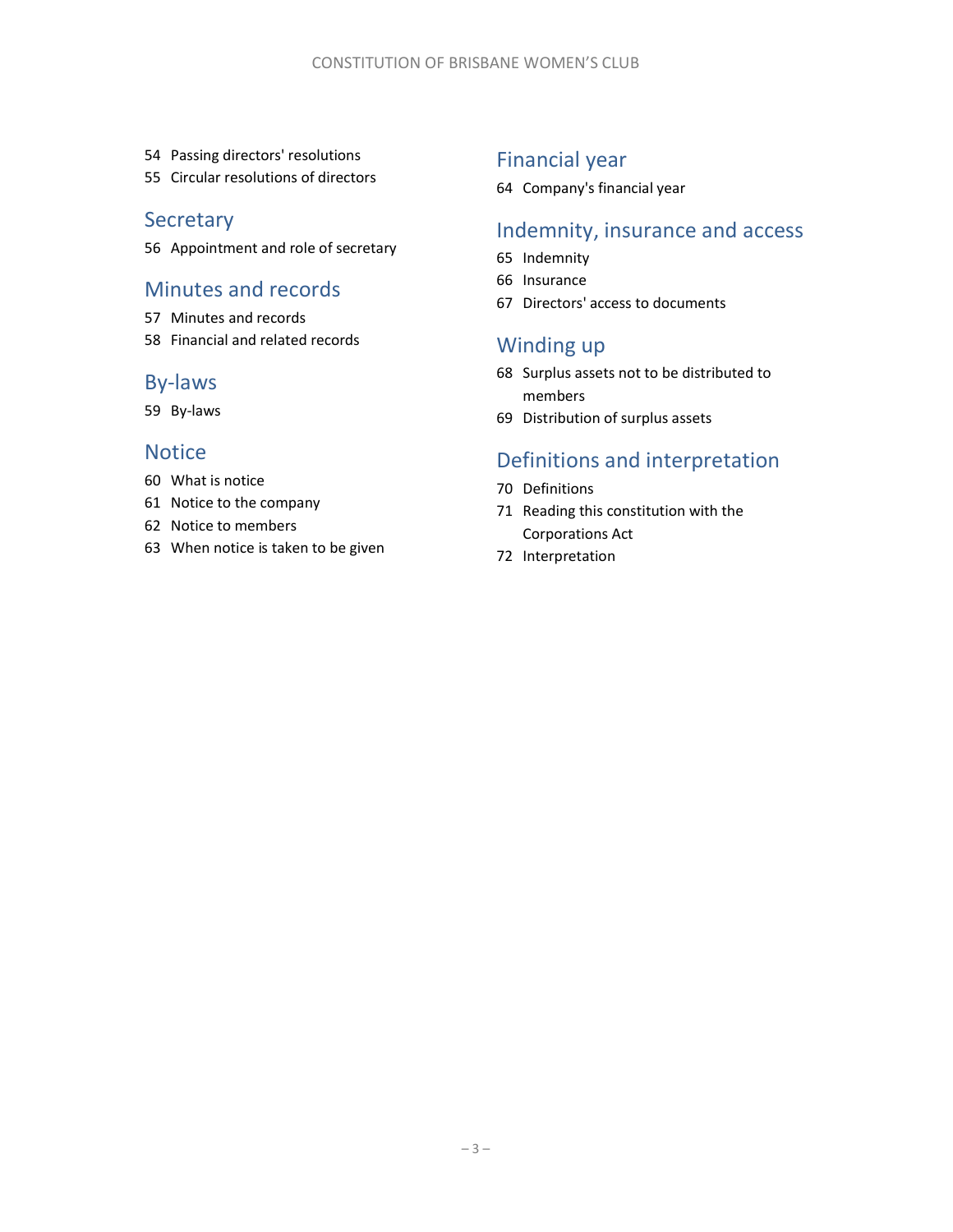# **Preliminary**

### 1. Name of the company

The name of the company is Brisbane Women's Club (the company).

### 2. Type of company

The company is a not-for-profit public company limited by guarantee.

### 3. Limited liability of members

The liability of members is limited to the amount of the guarantee in clause 4.

### 4. The guarantee

Each member must contribute an amount not more than \$20 (the guarantee) to the property of the company if the company is wound up while the member is a member, or within 12 months after they stop being a member, and this contribution is required to pay for the:

- (a) debts and liabilities of the **company** incurred before the member stopped being a member, or
- (b) costs of winding up.

### 5. Definitions

In this constitution, words and phrases have the meaning set out in clauses 70 and 72.

# Charitable purposes and powers

### 6. Object

- 6.1 The **company's** object is to pursue the following charitable purpose(s):
	- (a) To exercise leadership around issues affecting women;
	- (b) To support projects and organisations aimed at improving the lives of women;
	- (c) To mentor and guide women to achieve equal participation in social, cultural, economic and political arenas of Australian life;
	- (d) To create events and activities which benefit women.
- 6.2 To achieve its object, the company may, without limitation:
	- (a) Harness the resources of the community in support of its object;
	- (b) Establish and maintain affiliations and information exchange with other organisations having similar objects;
	- (c) act as a trustee of any trust and manage any gift fund the purpose of which relates to its object;
	- (d) promote its object; and
	- (e) do all other things incidental or conducive to the attainment of its object.
- 6.3 Nothing restricts the company from exercising a power, which in itself is not charitable, for any purpose which is incidental to the charitable objects of the **company** or which is intended to generate revenue for, or otherwise further, those objects.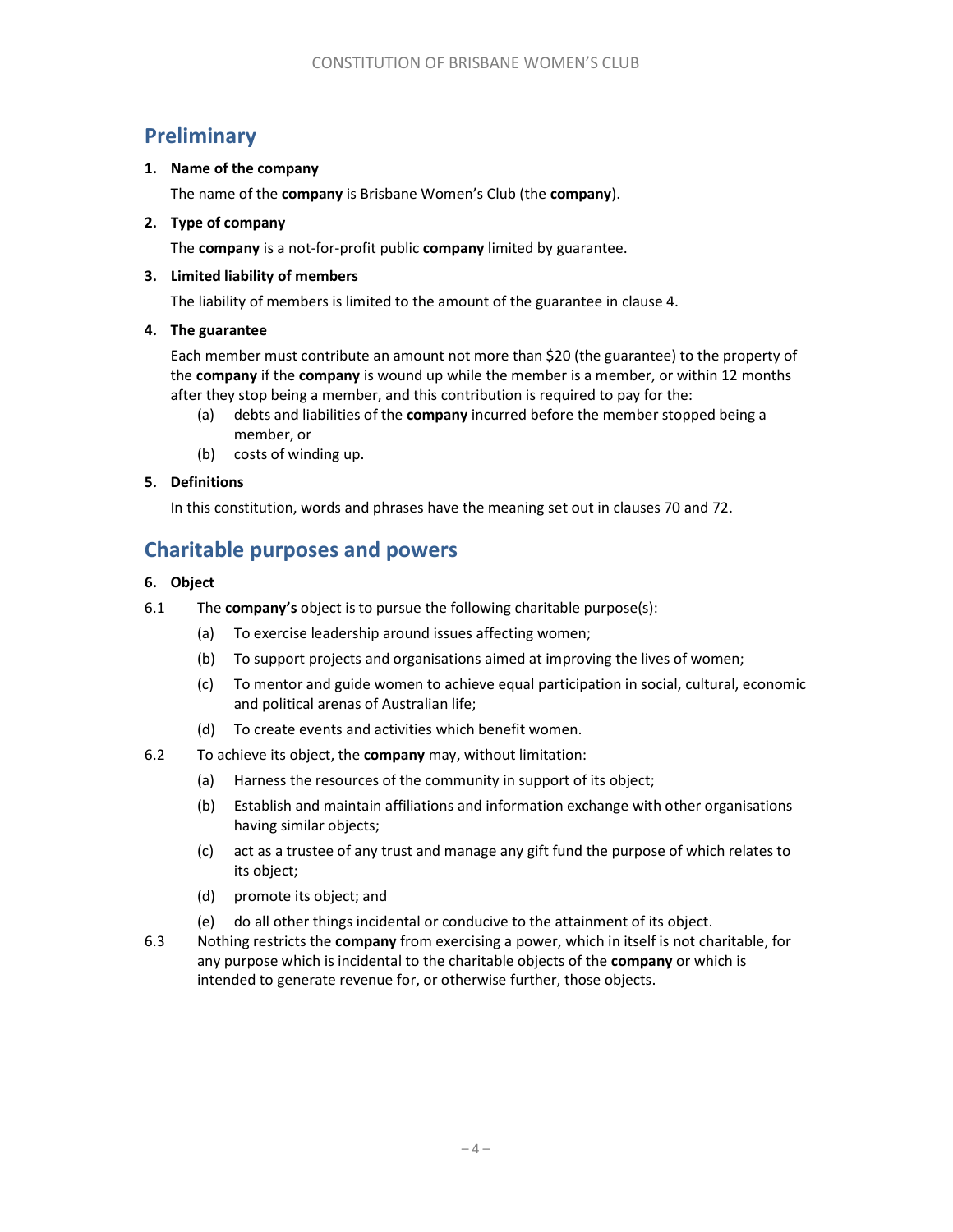### 7. Powers

Subject to clause 8, the company has the following powers, which may only be used to carry out its purpose(s) set out in clause 6:

- (a) the powers of an individual, and
- (b) all the powers of a company limited by guarantee under the Corporations Act.

### 8. Not-for-profit

- 8.1 The company must not distribute any income or assets directly or indirectly to its members, except as provided in clauses 8.2 and 69.
- 8.2 Clause 8.1 does not stop the **company** from doing the following things, provided they are done in good faith:
	- (a) paying a member for goods or services they have provided or expenses they have properly incurred at fair and reasonable rates or rates more favourable to the company, or
	- (b) making a payment to or otherwise providing a benefit to a member in carrying out the company's charitable purpose(s).

### 9. Amending the constitution

- 9.1 Subject to clause 9.2, the members may amend this constitution by passing a special resolution.
- 9.2 The members must not pass a **special resolution** that amends this constitution if passing it causes the company to no longer be a charity.

### Members

#### 10. Membership and register of members

- 10.1 The members of the company are the initial members and those admitted as a member in accordance with this constitution.
- 10.2 The company must establish and maintain a register of members. The register of members must be kept by the secretary and must contain:
	- (a) for each current member:
		- i. name
		- ii. address
		- iii. any alternative address nominated by the member for the service of notices, and
		- iv. date the member was entered on to the register.
	- (b) for each person who stopped being a member in the last 7 years:
		- i. name
		- ii. address
		- iii. any alternative address nominated by the member for the service of notices, and
		- iv. dates the membership started and ended.
- 10.3 Subject to the company's legal obligations, the company must give current members access to the register of members.
- 10.4 Information that is accessed from the register of members must only be used in a manner relevant to the interests or rights of members.

### 11. Who can be a member

- 11.1 A person who supports the purposes of the **company** is eligible to apply to be a member of the company under clause 12.
- 11.2 In this clause, 'person' means an individual or incorporated body.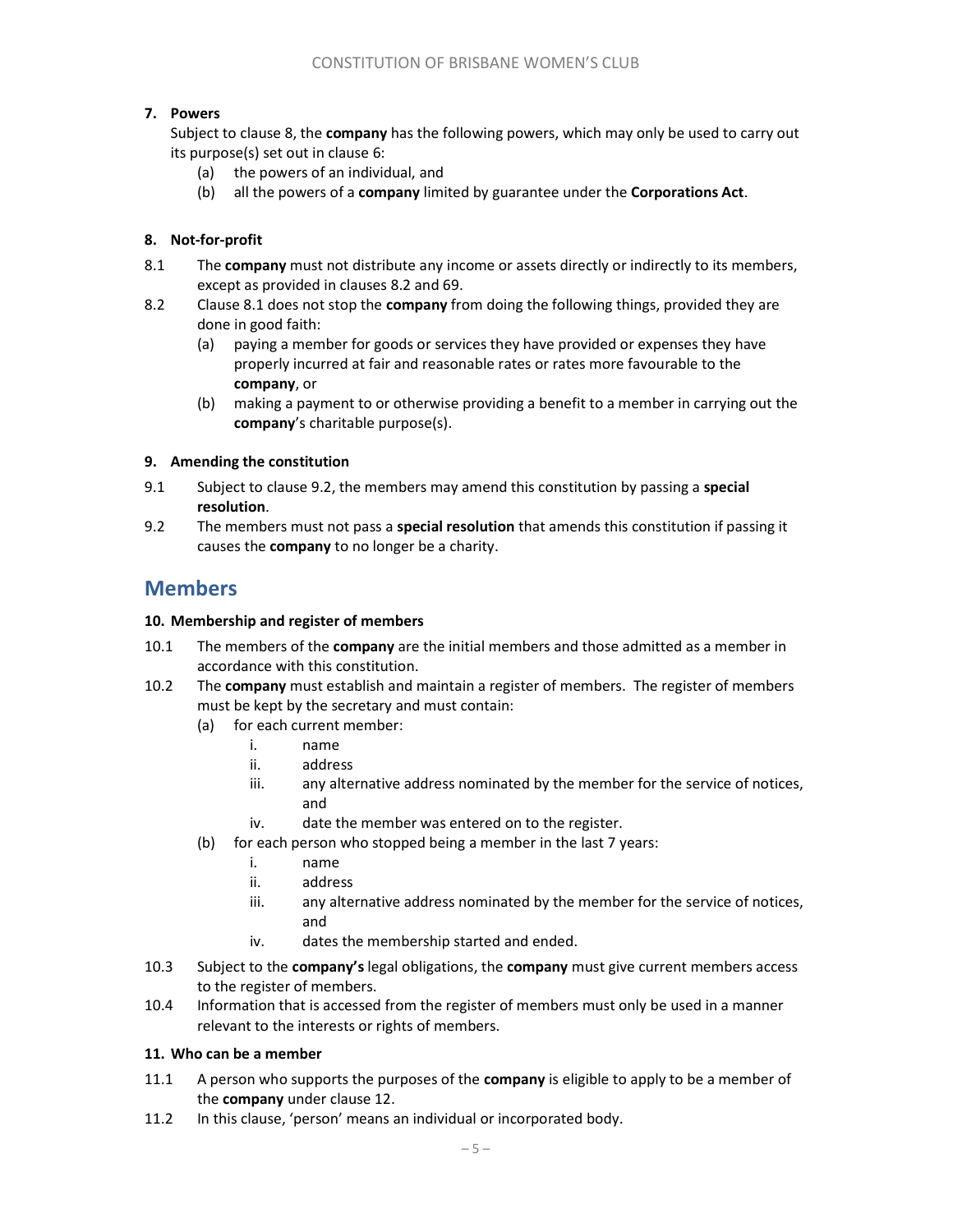### 12. How to apply to become a member

- 12.1 A person (as defined in clause 11.2) may apply to become a member of the **company** by:
	- (a) completing the membership form provided by the company
	- (b) paying the membership fee as set by the Board, and
	- (c) agreeing to comply with the **company'**s constitution, including paying the guarantee under clause 4 if required.

### 13. Directors decide whether to approve membership

- 13.1 The directors must consider an application for membership within a reasonable time after the secretary receives the application.
- 13.2 If the directors approve an application, the secretary must as soon as possible:
	- (a) enter the new member on the register of members, and
	- (b) write to the applicant to tell them that their application was approved, and the date that their membership started (see clause 14).
- 13.3 If the directors reject an application, the secretary must write to the applicant as soon as possible to tell them that their application has been rejected, but does not have to give reasons.
- 13.4 For the avoidance of doubt, the directors may approve an application even if the application does not state the matters listed in clauses  $12(a)$ ,  $12(b)$  or  $12(c)$ . In that case, by applying to be a member, the applicant agrees to those three matters.

### 14. When a person becomes a member

14.1 Other than initial members, an applicant will become a member when they are entered on the register of members.

### 15. When a person stops being a member

- 15.1 A person immediately stops being a member if they:
	- (a) die
	- (b) are wound up or otherwise dissolved or deregistered (for an incorporated member)
	- (c) resign, by writing to the secretary
	- (d) are expelled under clause 177
	- (e) have not paid their annual membership fee after two (2) calendar months of the due date and following (2) two email reminders from the company secretary, or
	- (f) have not responded in writing within two (2) months to a written request from the secretary that they confirm in writing that they want to remain a member.

# Dispute resolution and disciplinary procedures

#### 16. Dispute resolution

- 16.1 The dispute resolution procedure in this clause applies to disputes (disagreements) under this constitution between a member or director and:
	- (a) one or more members
	- (b) one or more directors, or
	- (c) the company.
- 16.2 A member must not start a dispute resolution procedure in relation to a matter which is the subject of a disciplinary procedure under clause 17 until the disciplinary procedure is completed.
- 16.3 Those involved in the dispute must try to resolve it between themselves within 14 days of knowing about it.
- 16.4 If those involved in the dispute do not resolve it under clause 16.3, they must within 10 days:
	- (a) tell the directors about the dispute in writing
	- (b) agree or request that a mediator be appointed, and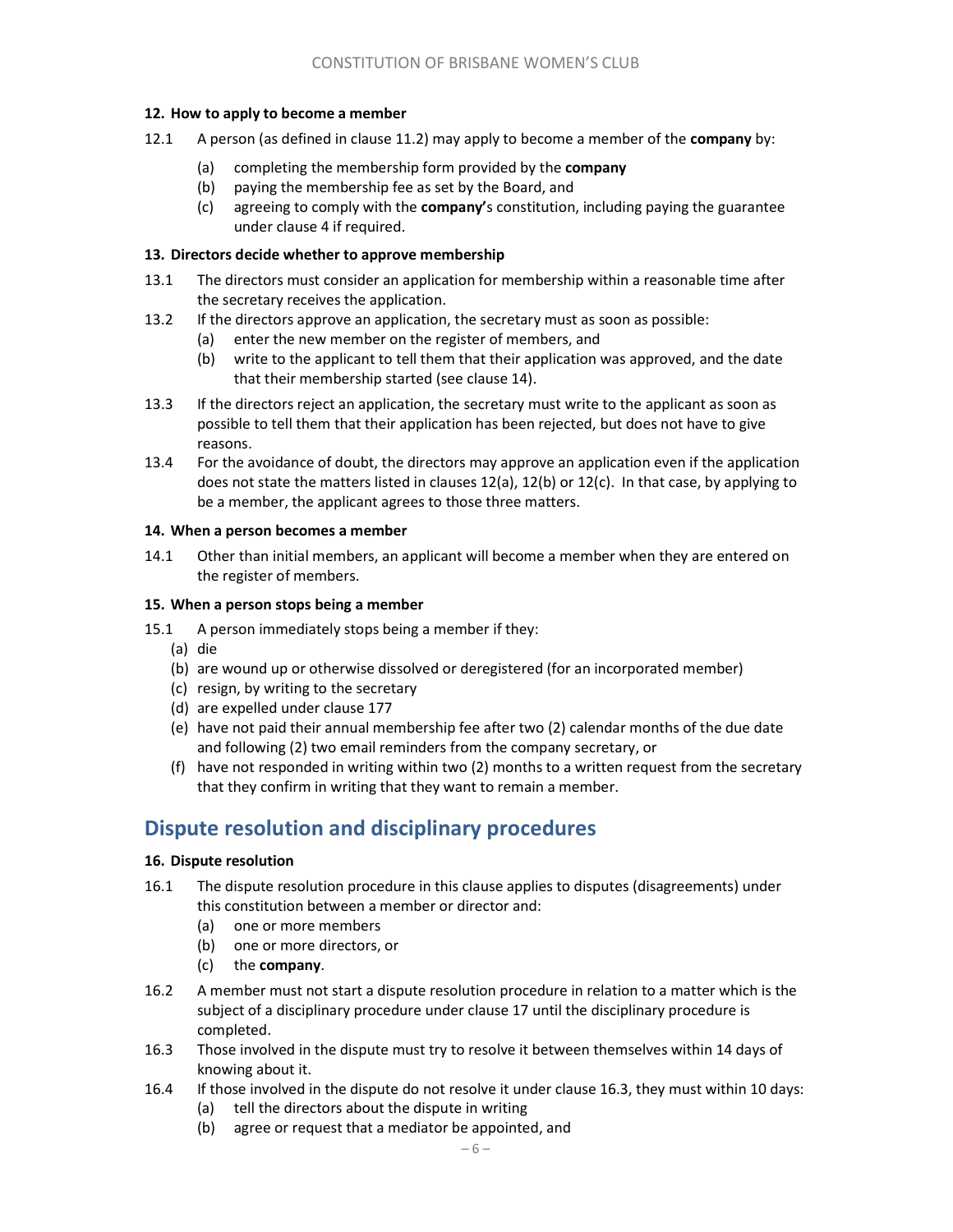- (c) attempt in good faith to settle the dispute by mediation.
- 16.5 The mediator must:
	- (a) be chosen by agreement of those involved, or
	- (b) where those involved do not agree:
		- i. for disputes between members, a person chosen by the directors, or
		- ii. for other disputes, a person chosen by either the Commissioner of the Australian Charities and Not-for-profits Commission or the president of the law institute or society in the state or territory in which the company has its registered office.
- 16.6 A mediator chosen by the directors under clause 16.5(b)(i):
	- (a) may be a member or former member of the **company**
	- (b) must not have a personal interest in the dispute, and
	- (c) must not be biased towards or against anyone involved in the dispute.
- 16.7 When conducting the mediation, the mediator must:
	- (a) allow those involved a reasonable chance to be heard
	- (b) allow those involved a reasonable chance to review any written statements
	- (c) ensure that those involved are given natural justice, and
	- (d) not make a decision on the dispute.

### 17. Disciplining members

- 17.1 In accordance with this clause, the directors may resolve to warn, suspend or expel a member from the **company** if the directors consider that:
	- (a) the member has breached this constitution, or
	- (b) the member's behaviour is causing, has caused, or is likely to cause harm to the company.
- 17.2 At least 14 days before the directors' meeting at which a resolution under clause 17.1 will be considered, the secretary must notify the member in writing:
	- (a) that the directors are considering a resolution to warn, suspend or expel the member
	- (b) that this resolution will be considered at a directors' meeting and the date of that meeting
	- (c) what the member is said to have done or not done
	- (d) the nature of the resolution that has been proposed, and
	- (e) that the member may provide an explanation to the directors, and details of how to do so.
- 17.3 Before the directors pass any resolution under clause 17.1, the member must be given a chance to explain or defend themselves by:
	- (a) sending the directors a written explanation before that directors' meeting, and/or
	- (b) speaking at the meeting.
- 17.4 After considering any explanation under clause 17.3, the directors may:
	- (a) take no further action
	- (b) warn the member
	- (c) suspend the member's rights as a member for a period of no more than 12 months
	- (d) expel the member
	- (e) refer the decision to an unbiased, independent person on conditions that the directors consider appropriate (however, the person can only make a decision that the directors could have made under this clause), or
	- (f) require the matter to be determined at a general meeting.
- 17.5 The directors cannot fine a member.
- 17.6 The secretary must give written notice to the member of the decision under clause 17.4 as soon as possible.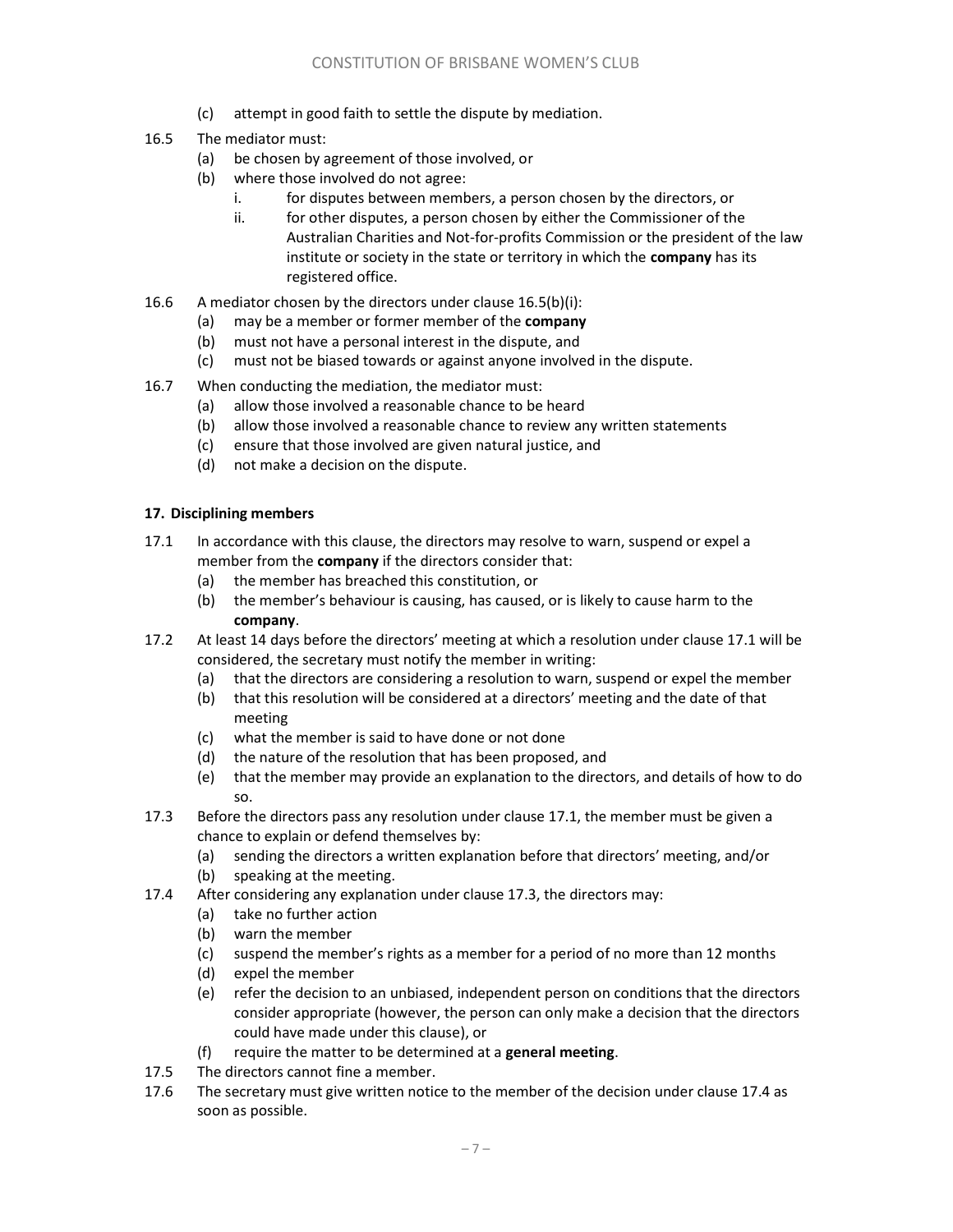- 17.7 Disciplinary procedures must be completed as soon as reasonably practical.
- 17.8 There will be no liability for any loss or injury suffered by the member as a result of any decision made in good faith under this clause.

# General meetings of members

#### 18. General meetings called by directors

- 18.1 Thedirectors may call a general meeting.
- 18.2 If members with at least 5% of the votes that may be cast at a general meeting make a written request to the **company** for a **general meeting** to be held, the directors must:
	- (a) within 21 days of the members' request, give all members notice of a general meeting, and
	- (b) hold the general meeting within 2 months of the members' request.
- 18.3 The percentage of votes that members have (in clause 18.2) is to be worked out as at midnight before the members request the meeting.
- 18.4 The members who make the request for a general meeting must:
	- (a) state in the request any resolution to be proposed at the meeting
	- (b) sign the request, and
	- (c) give the request to the company.
- 18.5 Separate copies of a document setting out the request may be signed by members if the wording of the request is the same in each copy.

#### 19. General meetings called by members

- 19.1 If the directors do not call the meeting within 21 days of being requested under clause 18.2, 50% or more of the members who made the request may call and arrange to hold a general meeting.
- 19.2 To call and hold a meeting under clause 19.1 the members must:
	- (a) as far as possible, follow the procedures for **general meeting**s set out in this constitution
	- (b) call the meeting using the list of members on the **company'**s member register, which the company must provide to the members making the request at no cost, and
	- (c) hold the general meeting within three months after the request was given to the company.
- 19.3 The company must pay the members who request the general meeting any reasonable expenses they incur because the directors did not call and hold the meeting.

#### 20. Annual general meeting

- 20.1 A general meeting, called the annual general meeting, must be held:
	- (a) within 18 months after registration of the company, and
	- (b) after the first annual general meeting, within eight months of its end of financial year.
- 20.2 Even if these items are not set out in the notice of meeting, the business of an annual general meeting may include:
	- (a) a review of the company's activities
	- (b) a review of the **company's** finances
	- (c) any auditor's report
	- (d) the election of directors, and
	- (e) the appointment and payment of auditors, if any.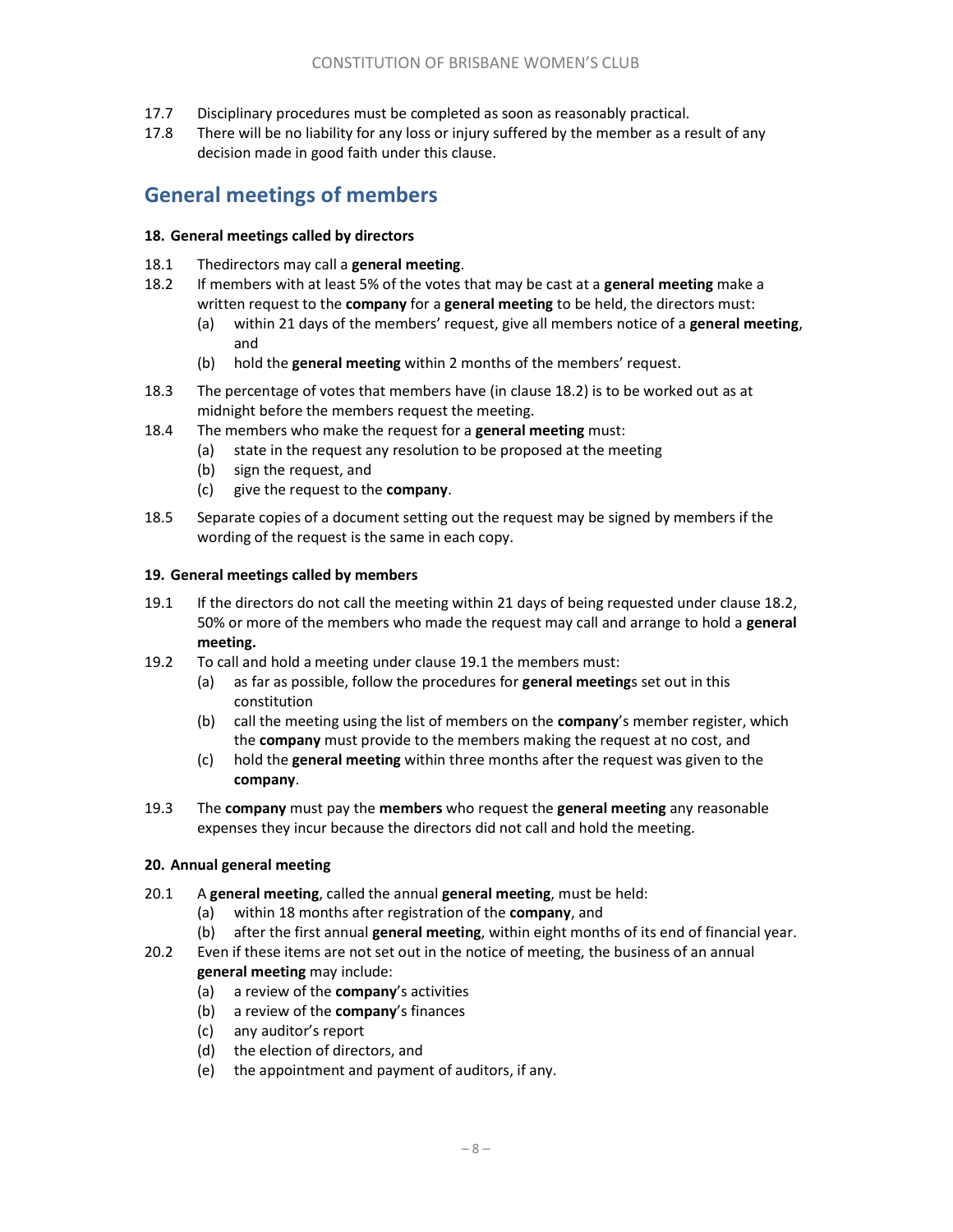- 20.3 Before or at the annual general meeting, the directors must give information to the members on the **company's** activities and finances during the period since the last annual general meeting.
- 20.4 The chairperson of the annual general meeting must give members as a whole a reasonable opportunity at the meeting to ask questions or make comments about the management of the company.

### 21. Notice of general meetings

- 21.1 Notice of a general meeting must be given to:
	- (a) each member entitled to vote at the meeting
	- (b) each director, and
	- (c) the auditor (if any).
- 21.2 Notice of a general meeting must be provided in writing at least 21 days before the meeting.
- 21.3 Subject to clause 21.4, notice of a meeting may be provided less than 21 days before the meeting if:
	- (a) for an annual general meeting, all the members entitled to attend and vote at the annual general meeting agree beforehand, or
	- (b) for any other general meeting, members with at least 95% of the votes that may be cast at the meeting agree beforehand.
- 21.4 Notice of a meeting cannot be provided less than 21 days before the meeting if a resolution will be moved to:
	- (a) remove a director
	- (b) appoint a director in order to replace a director who was removed, or
	- (c) remove an auditor.
- 21.5 Notice of a general meeting must include:
	- (a) the place, date and time for the meeting (and if the meeting is to be held in two or more places, the technology that will be used to facilitate this)
	- (b) the general nature of the meeting's business
	- $(c)$  if applicable, that a special resolution is to be proposed and the words of the proposed resolution
	- (d) a statement that members have the right to appoint proxies and that, if a member appoints a proxy:
		- i. the proxy does not need to be a member of the **company**
		- ii. the proxy form must be delivered to the **company** at its registered address or the address (including an electronic address) specified in the notice of the meeting, and
		- iii. the proxy form must be delivered to the company at least 48 hours before the meeting.
- 21.6 If a **general meeting** is adjourned (put off) for one month or more, the members must be given new notice of the resumed meeting.

#### 22. Quorum at general meetings

- 22.1 For a general meeting to be held, at least 10 members (a quorum) must be present (in person, by proxy or by representative) for the whole meeting. When determining whether a quorum is present, a person may only be counted once (even if that person is a representative or proxy of more than one member).
- 22.2 No business may be conducted at a general meeting if a quorum is not present.
- 22.3 If there is no quorum present within 30 minutes after the starting time stated in the notice of general meeting, the general meeting is adjourned to the date, time and place that the chairperson specifies. If the chairperson does not specify one or more of those things, the meeting is adjourned to:
	- (a) if the date is not specified  $-$  the same day in the next week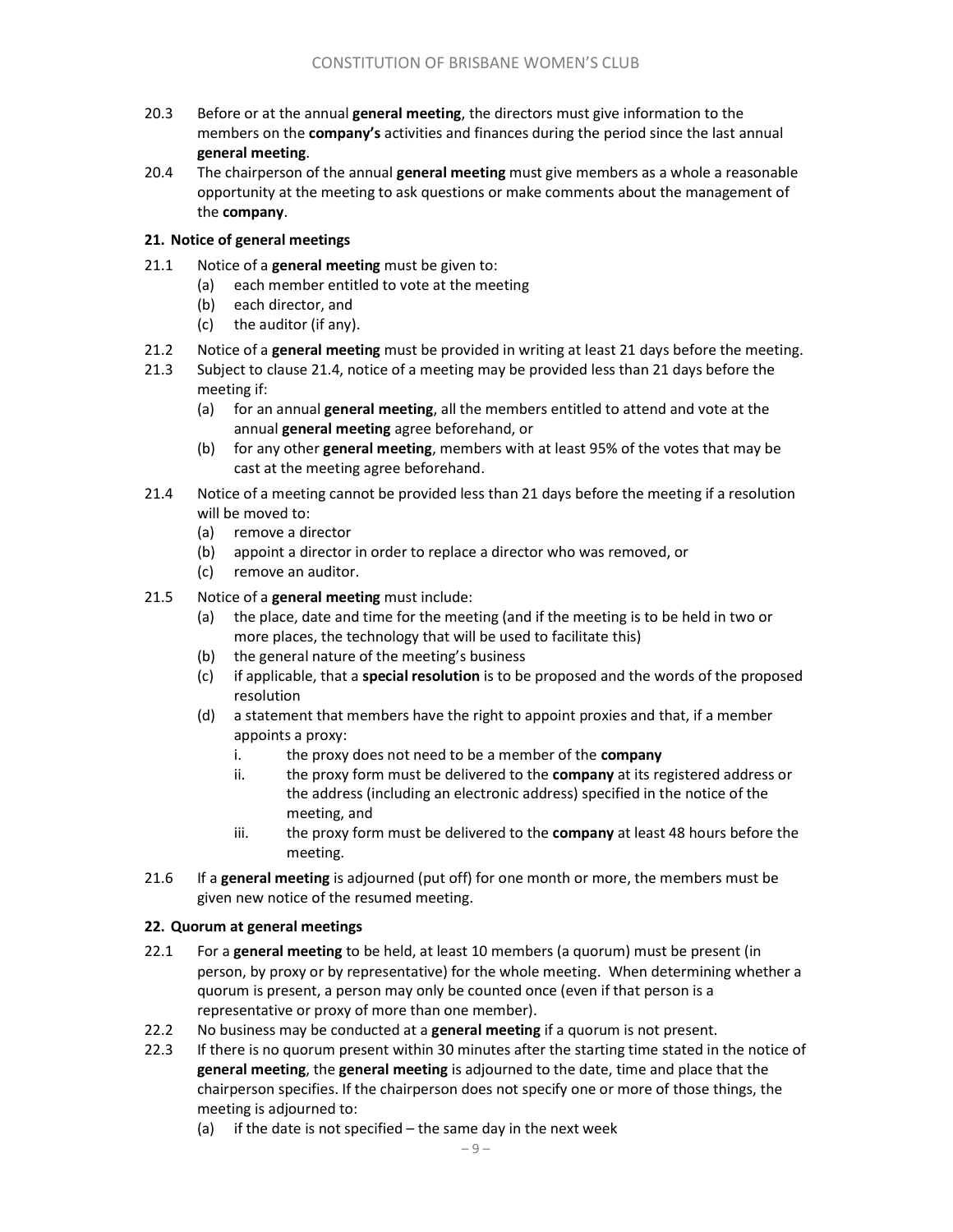- (b) if the time is not specified the same time, and
- $(c)$  if the place is not specified the same place.
- 22.4 If no quorum is present at the resumed meeting within 30 minutes after the starting time set for that meeting, the meeting is cancelled.

### 23. Auditor's right to attend meetings

- 23.1 The auditor (if any) is entitled to attend any general meeting and to be heard by the members on any part of the business of the meeting that concerns the auditor in the capacity of auditor.
- 23.2 The company must give the auditor (if any) any communications relating to the general meeting that a member of the company is entitled to receive.

#### 24. Representatives of members

- 24.1 An incorporated member may appoint as a representative:
	- (a) one individual to represent the member at meetings and to sign circular resolutions under clause 31, and
	- (b) the same individual or another individual for the purpose of being appointed or elected as a director.
- 24.2 The appointment of a representative by a member must:
	- (a) be in writing
	- (b) include the name of the representative
	- (c) be signed on behalf of the member, and
	- (d) be given to the **company** or, for representation at a meeting, be given to the chairperson before the meeting starts.
- 24.3 A representative has all the rights of a member relevant to the purposes of the appointment as a representative.
- 24.4 The appointment may be standing (ongoing).

#### 25. Using technology to hold meetings

- 25.1 The company may hold a general meeting at two or more venues using any technology that gives the members as a whole a reasonable opportunity to participate, including to hear and be heard.
- 25.2 Anyone using this technology is taken to be present in person at the meeting.

### 26. Chairperson for general meetings

- 26.1 The elected chairperson is entitled to chair general meetings.
- 26.2 The members present and entitled to vote at a general meeting may choose a director or member to be the chairperson for that meeting if:
	- (a) there is no elected chairperson, or
	- (b) the elected chairperson is not present within 30 minutes after the starting time set for the meeting, or
	- (c) the elected chairperson is present but says they do not wish to act as chairperson of the meeting.

#### 27. Role of the chairperson

- 27.1 The chairperson is responsible for the conduct of the general meeting, and for this purpose must give members a reasonable opportunity to make comments and ask questions (including to the auditor (if any)).
- 27.2 The chairperson does not have a casting vote.

#### 28. Adjournment of meetings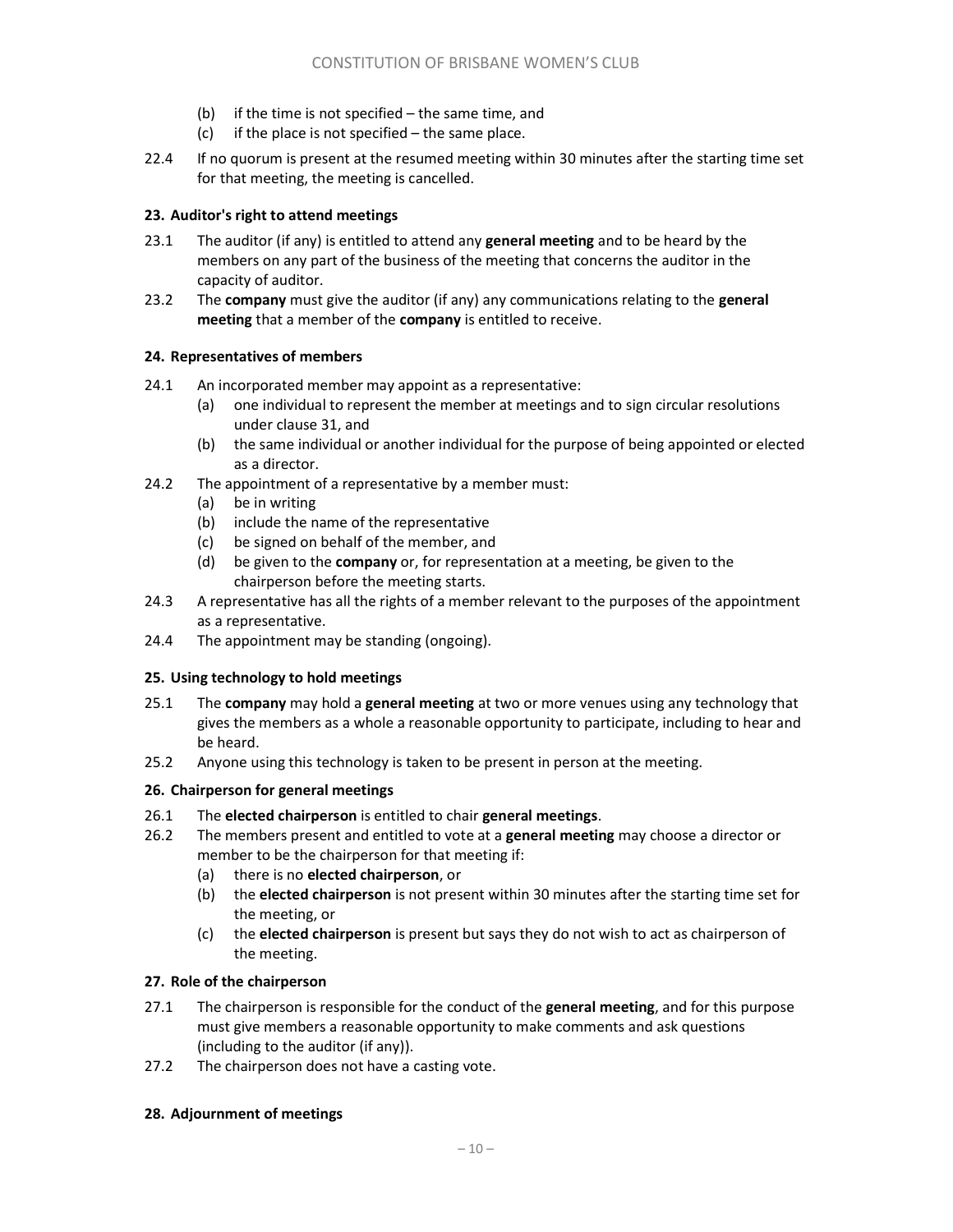- 28.1 If a quorum is present, a general meeting must be adjourned if a majority of members present direct the chairperson to adjourn it.
- 28.2 Only unfinished business may be dealt with at a meeting resumed after an adjournment.

# Members' resolutions and statements

### 29. Members' resolutions and statements

- 29.1 Members with at least 5% of the votes that may be cast on a resolution may give:
	- (a) written notice to the company of a resolution they propose to move at a general meeting (members' resolution), and/or
		- (b) a written request to the **company** that the **company** give all of its members a statement about a proposed resolution or any other matter that may properly be considered at a general meeting (members' statement).
- 29.2 A notice of a members' resolution must set out the wording of the proposed resolution and be signed by the members proposing the resolution.
- 29.3 A request to distribute a members' statement must set out the statement to be distributed and be signed by the members making the request.
- 29.4 Separate copies of a document setting out the notice or request may be signed by members if the wording is the same in each copy.
- 29.5 The percentage of votes that members have (as described in clause 29.1) is to be worked out as at midnight before the request or notice is given to the company.
- 29.6 If the company has been given notice of a members' resolution under clause 29.1(a), the resolution must be considered at the next general meeting held more than two months after the notice is given.
- 29.7 This clause does not limit any other right that a member has to propose a resolution at a general meeting.

#### 30. Company must give notice of proposed resolution or distribute statement

- 30.1 If the company has been given a notice or request under clause 29:
	- (a) in time to send the notice of proposed members' resolution or a copy of the members' statement to members with a notice of meeting, it must do so at the company's cost, or
	- (b) too late to send the notice of proposed members' resolution or a copy of the members' statement to members with a notice of meeting, then the members who proposed the resolution or made the request must pay the expenses reasonably incurred by the company in giving members notice of the proposed members' resolution or a copy of the members' statement. However, at a **general meeting**, the members may pass a resolution that the company will pay these expenses.
- 30.2 The company does not need to send the notice of proposed members' resolution or a copy of the members' statement to members if:
	- (a) it is more than 1 000 words long
	- (b) the directors consider it may be defamatory
	- (c) clause 30.1(b) applies, and the members who proposed the resolution or made the request have not paid the company enough money to cover the cost of sending the notice of the proposed members' resolution or a copy of the members' statement to members, or
	- (d) in the case of a proposed members' resolution, the resolution does not relate to a matter that may be properly considered at a **general meeting** or is otherwise not a valid resolution able to be put to the members.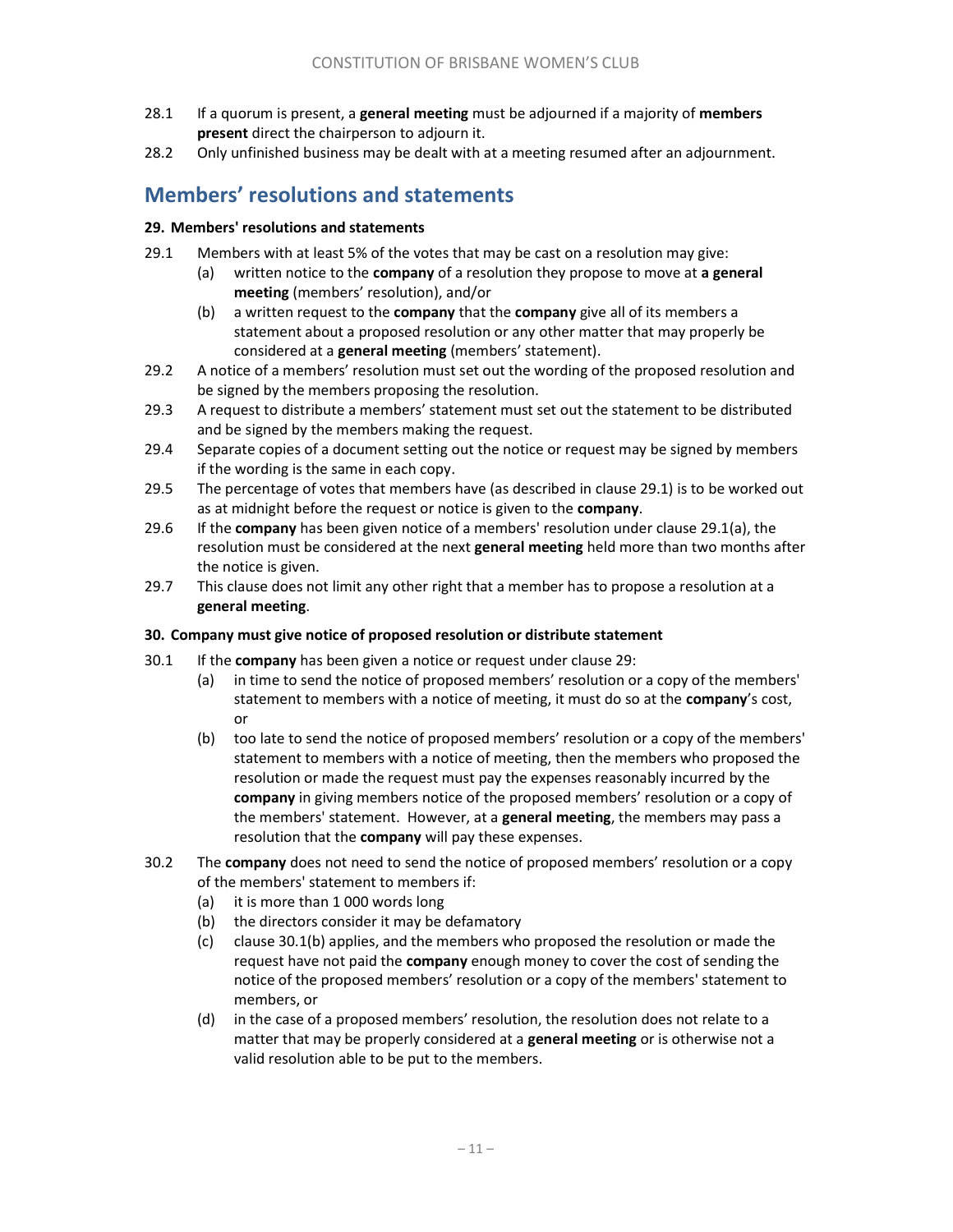#### 31. Circular resolutions of members

- 31.1 Subject to clause 31.3, the directors may put a resolution to the members to pass a resolution without a general meeting being held (a circular resolution).
- 31.2 The directors must notify the auditor (if any) as soon as possible that a circular resolution has or will be put to members, and set out the wording of the resolution.
- 31.3 Circular resolutions cannot be used:
	- (a) for a resolution to remove an auditor, appoint a director or remove a director
	- (b) for passing a special resolution, or
	- (c) where the Corporations Act or this constitution requires a meeting to be held.
- 31.4 A circular resolution is passed if all the members entitled to vote on the resolution sign or agree to the circular resolution, in the manner set out in clause 31.5 or clause 31.6.
- 31.5 Members may sign:
	- (a) a single document setting out the circular resolution and containing a statement that they agree to the resolution, or
	- (b) separate copies of that document, as long as the wording is the same in each copy.
- 31.6 The company may send a circular resolution by email to members and members may agree by sending a reply email to that effect, including the text of the resolution in their reply.

# Voting at general meetings

#### 32. How many votes a member has

Each member has one vote.

#### 33. Challenge to member's right to vote

- 33.1 A member or the chairperson may only challenge a person's right to vote at a general meeting at that meeting.
- 33.2 If a challenge is made under clause 33.1, the chairperson must decide whether or not the person may vote. The chairperson's decision is final.

#### 34. How voting is carried out

- 34.1 Voting must be conducted and decided by:
	- (a) a show of hands
	- (b) a vote in writing, or
	- (c) another method chosen by the chairperson that is fair and reasonable in the circumstances.
- 34.2 Before a vote is taken, the chairperson must state whether any proxy votes have been received and, if so, how the proxy votes will be cast.
- 34.3 On a show of hands, the chairperson's decision is conclusive evidence of the result of the vote.
- 34.4 The chairperson and the meeting minutes do not need to state the number or proportion of the votes recorded in favour or against on a show of hands.

#### 35. When and how a vote in writing must be held

- 35.1 A vote in writing may be demanded on any resolution instead of or after a vote by a show of hands by:
	- (a) at least five members present
	- (b) members present with at least 5% of the votes that may be passed on the resolution on the vote in writing (worked out as at the midnight before the vote in writing is demanded), or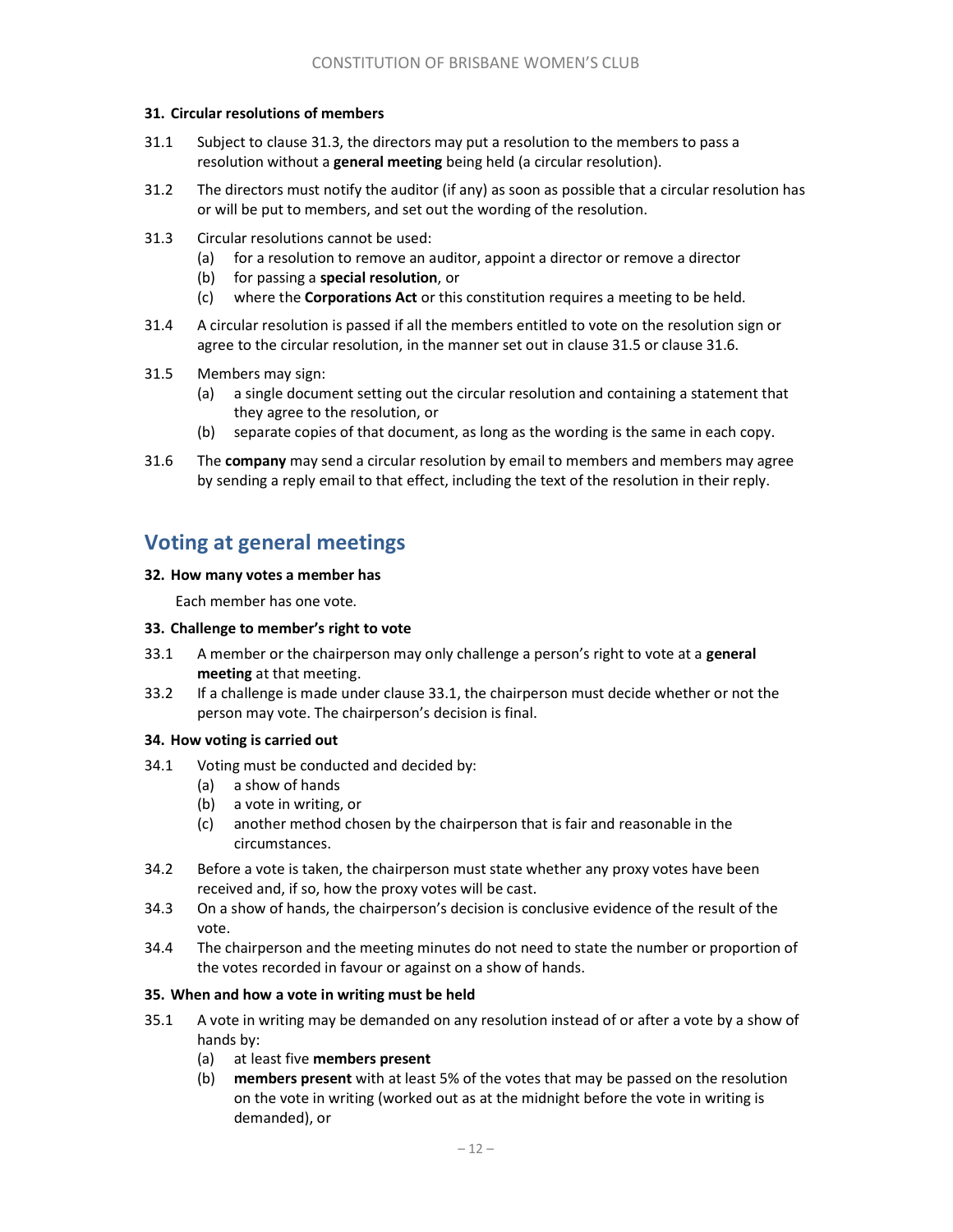- (c) the chairperson.
- 35.2 A vote in writing must be taken when and how the chairperson directs, unless clause 35.3 applies.
- 35.3 A vote in writing must be held immediately if it is demanded under clause 35.1:
	- (a) for the election of a chairperson under clause 26.2, or
	- (b) to decide whether to adjourn the meeting.
- 35.4 A demand for a vote in writing may be withdrawn.

#### 36. Appointment of proxy

- 36.1 A member may appoint a proxy to attend and vote at a general meeting on their behalf.
- 36.2 A proxy does not need to be a member.
- 36.3 A proxy appointed to attend and vote for a member has the same rights as the member to:
	- (a) speak at the meeting
	- (b) vote in a vote in writing (but only to the extent allowed by the appointment), and
	- (c) join in to demand a vote in writing under clause 35.1.
- 36.4 An appointment of proxy (proxy form) must be signed by the member appointing the proxy and must contain:
	- (a) the member's name and address
	- (b) the **company's** name
	- (c) the proxy's name or the name of the office held by the proxy, and
	- (d) the meeting(s) at which the appointment may be used.
- 36.5 A proxy appointment may be standing (ongoing).
- 36.6 Proxy forms must be received by the company at the address stated in the notice under clause 21.5(d) or at the company's registered address at least 48 hours before a meeting.
- 36.7 A proxy does not have the authority to speak and vote for a member at a meeting while the member is at the meeting.
- 36.8 Unless the company receives written notice before the start or resumption of a general meeting at which a proxy votes, a vote cast by the proxy is valid even if, before the proxy votes, the appointing member:
	- (a) dies
	- (b) is mentally incapacitated
	- (c) revokes the proxy's appointment, or
	- (d) revokes the authority of a representative or agent who appointed the proxy.
- 36.9 A proxy appointment may specify the way the proxy must vote on a particular resolution.

### 37. Voting by proxy

- 37.1 A proxy is not entitled to vote on a show of hands (but this does not prevent a member appointed as a proxy from voting as a member on a show of hands).
- 37.2 When a vote in writing is held, a proxy:
	- (a) does not need to vote, unless the proxy appointment specifies the way they must vote
	- (b) if the way they must vote is specified on the proxy form, must vote that way, and
	- (c) if the proxy is also a member or holds more than one proxy, may cast the votes held in different ways.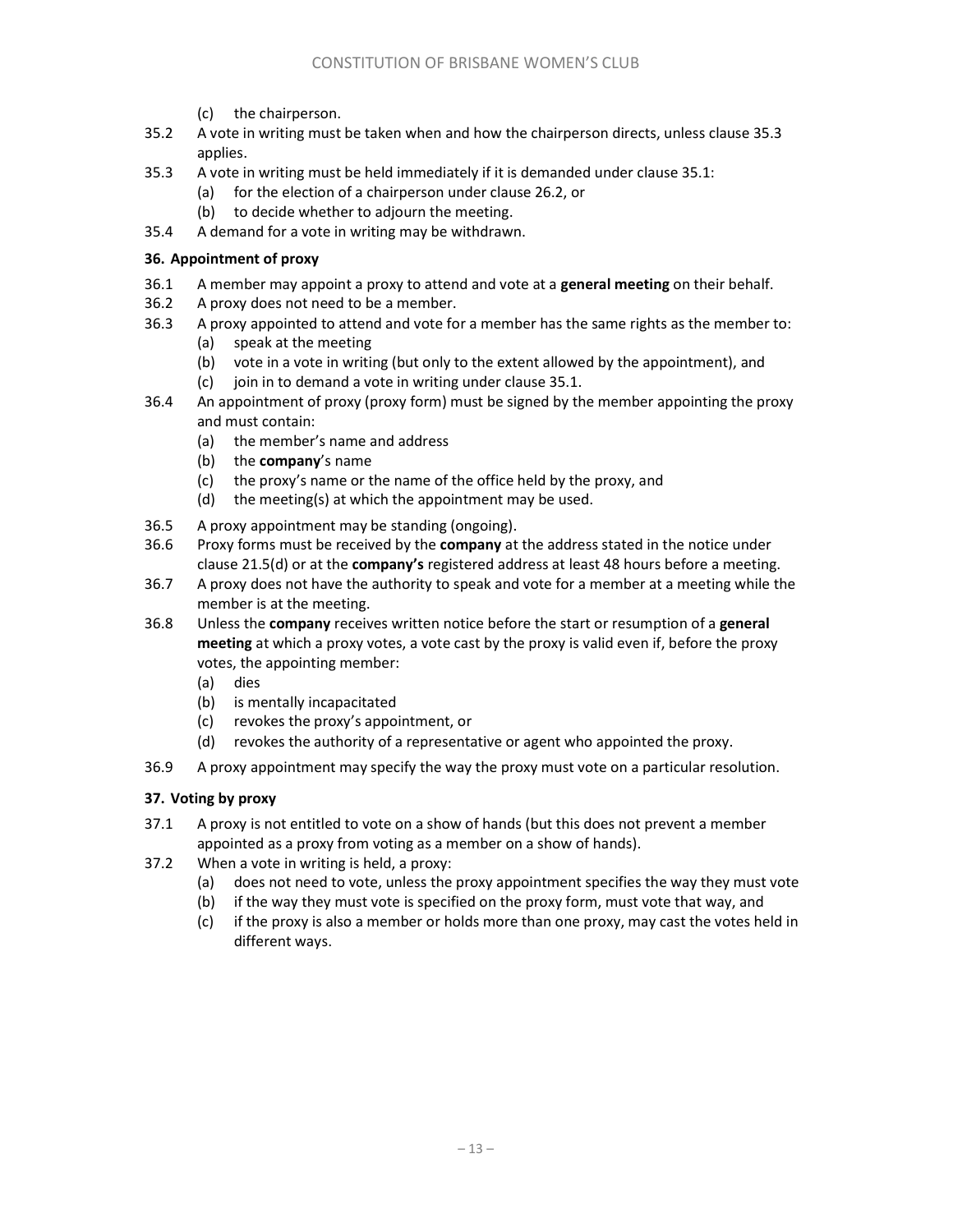### **Directors**

#### 38. Number of directors

The company must have at least five and no more than nine directors.

#### 39. Election and appointment of directors

- 39.1 A director may be elected or appointed by the members at a general meeting or by such other process as the members determine.
- 39.2 The CEO will be entitled to receive notice of, attend and participate in all director's meetings but will not have the right to vote.
- 39.3 Each of the directors must be appointed by a separate resolution, unless:
	- (a) the members present have first passed a resolution that the appointments may be voted on together, and
	- (b) no votes were cast against that resolution.
- 39.4 A person is eligible for election as a director of the company if they:
	- (a) are a member of the company,
	- (b) are nominated by two members,
	- (c) give the company their signed consent to act as a director of the company, and
	- (d) are not ineligible to be a director under the Corporations Act or the ACNC Act.
- 39.5 The board may appoint a person as a director to fill a casual vacancy or as an additional director in accordance with clause 39.4.
- 39.6 If the number of directors is reduced to fewer than three or is less than the number required for a quorum, the continuing directors may act for the purpose of increasing the number of directors to three (or higher if required for a quorum) or calling a general meeting, but for no other purpose.

#### 40. Election of chairperson

The directors must elect a director as the company's elected chairperson.

#### 41. Term of office

- 41.1 At each annual general meeting:
	- (a) any director appointed by the directors to fill a casual vacancy or as an additional director must retire, and
	- (b) at least one-third of the remaining directors must retire.
- 41.2 The directors who must retire at each annual general meeting under clause 41.1(b) will be the directors who have been longest in office since last being elected. Where directors were elected on the same day, the director(s) to retire will be decided by lot unless they agree otherwise.
- 41.3 Other than a director appointed under clause 39.5, a director's term of office starts at the end of the annual general meeting at which they are elected and ends at the end of the annual general meeting at which they retire.
- 41.4 The term of office of a director is three years.
- 41.5 A director who retires under clause 41.1 may nominate for election or re-election, subject to clause 41.6.
- 41.6 A person who has held office as a director for a continuous period of nine years or more may only be re-appointed or re-elected by a special resolution.

#### 42. When a director ceases being a director

A director stops being a director if they: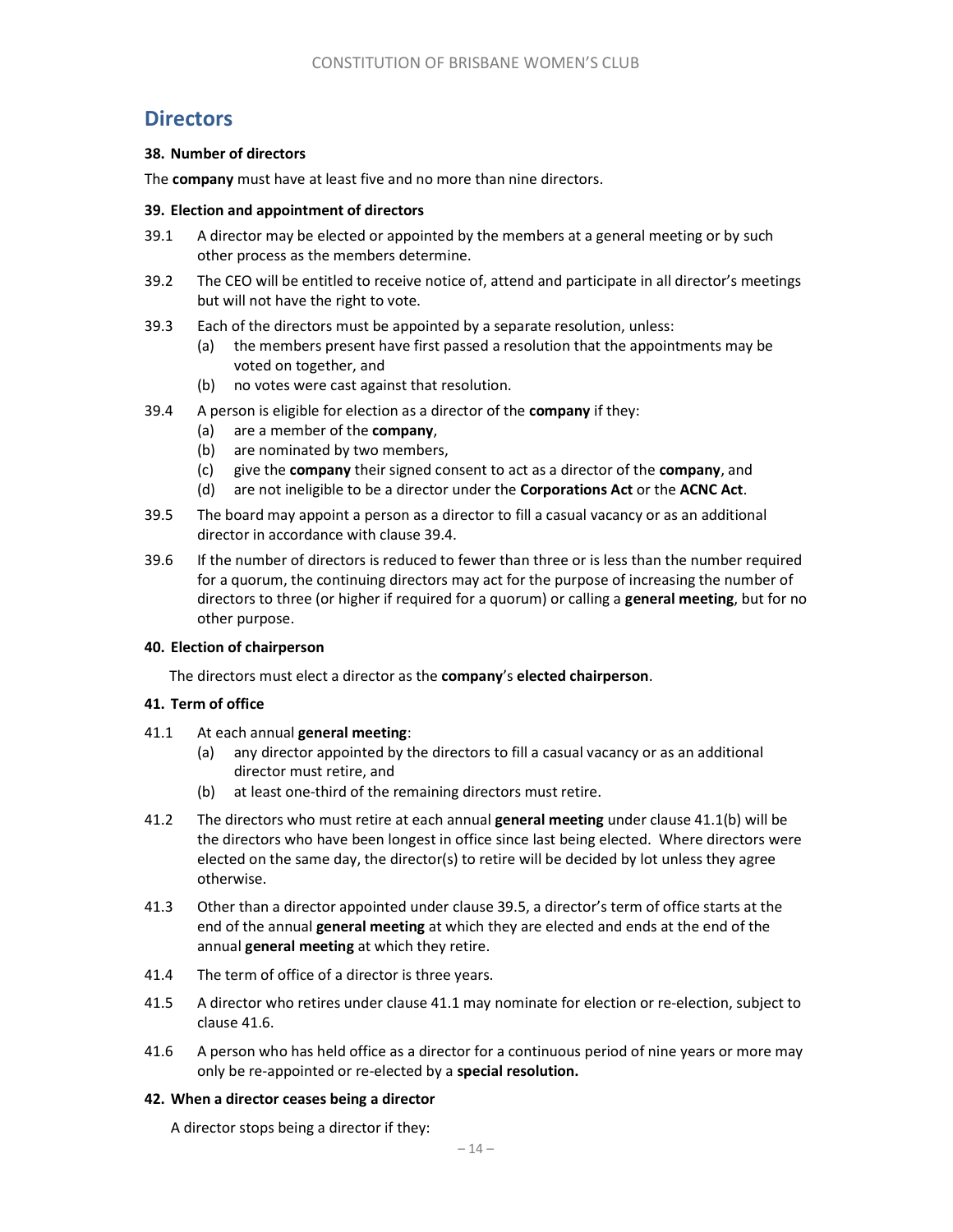- (a) give written notice of resignation as a director to the **company**
- (b) die
- (c) are removed as a director by a resolution of the members
- (d) stop being a member of the company
- (e) are a representative of a member, and that member stops being a member
- (f) are a representative of a member, and the member notifies the **company** that the representative is no longer a representative
- (g) are absent for 3 consecutive directors' meetings without approval from the directors, or
- (h) become ineligible to be a director of the company under the Corporations Act or the ACNC Act.

### Powers of directors

### 43. Powers of directors

- 43.1 The directors are responsible for managing and directing the activities of the company to achieve the purpose(s) set out in clause 6.
- 43.2 The directors may exercise all the powers of the company except for powers that, under the Corporations Act or this constitution, may only be exercised by members.
- 43.3 The directors must decide on the responsible financial management of the company including:
	- (a) any suitable written delegations of power under clause 44, and
	- (b) how money will be managed, such as how electronic transfers, negotiable instruments or cheques must be authorised and signed or otherwise approved.
- 43.4 The directors cannot remove a director or auditor. Directors and auditors may only be removed by a members' resolution at a general meeting.

#### 44. Delegation of directors' powers

- 44.1 The directors may delegate any of their powers and functions to a committee, a director, an employee of the **company** (such as a chief executive officer) or any other person, as they consider appropriate.
- 44.2 The delegation must be recorded in the company's minute book.

### 45. Payments to directors

- 45.1 The **company** must not pay fees to a director for acting as a director.
- 45.2 The company may:
	- (a) pay a director for work they do for the company, other than as a director, if the amount is no more than a reasonable fee for the work done, or
	- (b) reimburse a director for expenses properly incurred by the director in connection with the affairs of the company.
- 45.3 Any payment made under clause 45.2 must be approved by the directors.
- 45.4 The company may pay premiums for insurance indemnifying directors, as allowed for by law (including the Corporations Act) and this constitution.

### 46. Execution of documents

The **company** may execute a document without using a common seal if the document is signed by:

- (a) two directors of the company, or
- (b) a director and the secretary.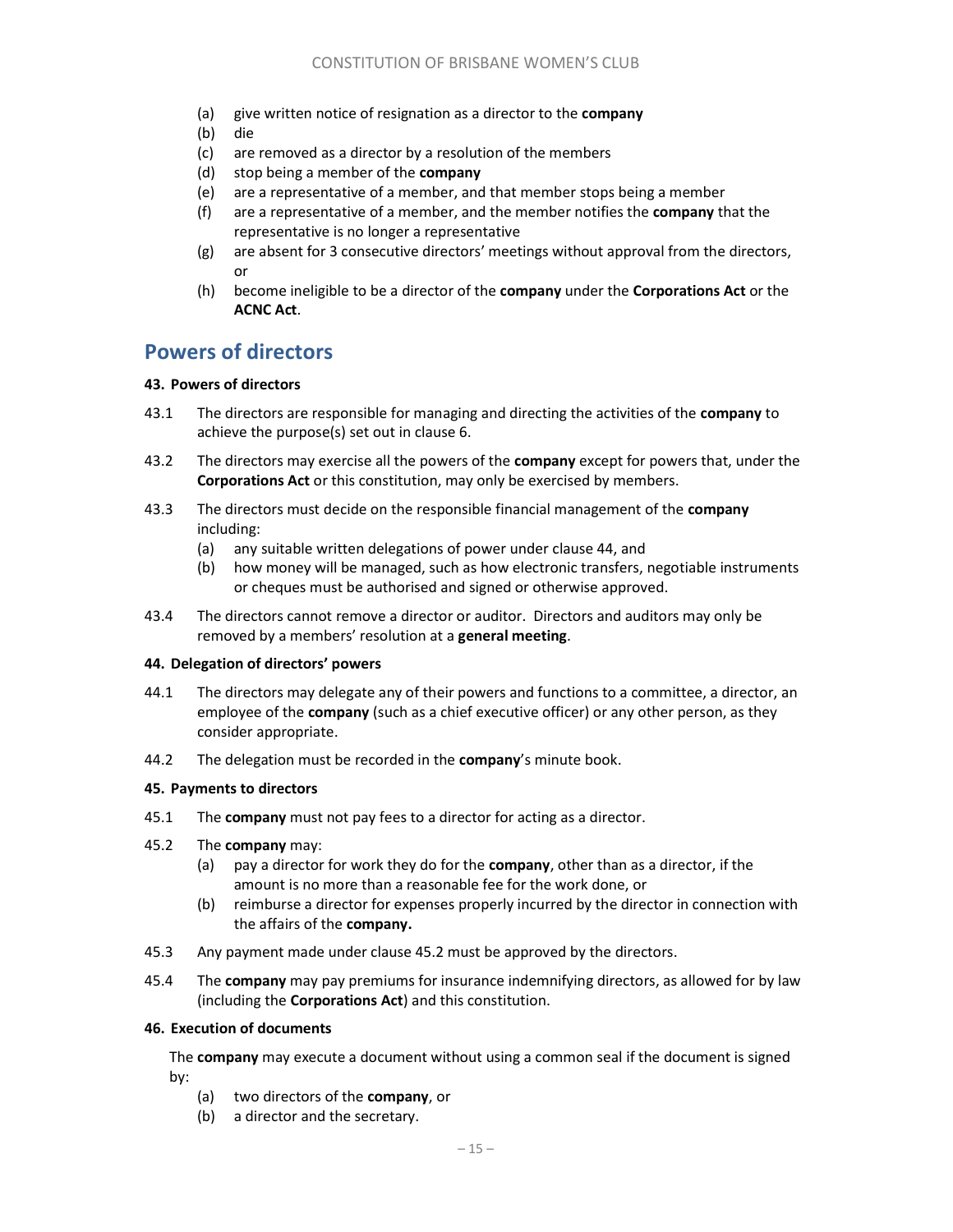# Duties of directors

#### 47. Duties of directors

The directors must comply with their duties as directors under legislation and common law (judge-made law), and with the duties described in governance standard 5 of the regulations made under the **ACNC Act** which are:

- (a) to exercise their powers and discharge their duties with the degree of care and diligence that a reasonable individual would exercise if they were a director of the company
- (b) to act in good faith in the best interests of the **company** and to further the charitable purpose(s) of the company set out in clause 6
- (c) not to misuse their position as a director
- (d) not to misuse information they gain in their role as a director
- (e) to disclose any perceived or actual material conflicts of interest in the manner set out in clause 48
- (f) to ensure that the financial affairs of the **company** are managed responsibly, and
- $(g)$  not to allow the **company** to operate while it is insolvent.

### 48. Conflicts of interest

- 48.1 A director must disclose the nature and extent of any actual or perceived material conflict of interest in a matter that is being considered at a meeting of directors (or that is proposed in a circular resolution):
	- (a) to the other directors, or
	- (b) if all of the directors have the same conflict of interest, to the members at the next general meeting, or at an earlier time if reasonable to do so.
- 48.2 The disclosure of a conflict of interest by a director must be recorded in the minutes of the meeting.
- 48.3 Each director who has a material personal interest in a matter that is being considered at a meeting of directors (or that is proposed in a circular resolution) must not, except as provided under clauses 48.4:
	- (a) be present at the meeting while the matter is being discussed, or
	- (b) vote on the matter.
- 48.4 A director may still be present and vote if:
	- (a) their interest arises because they are a member of the company, and the other members have the same interest
	- (b) their interest relates to an insurance contract that insures, or would insure, the director against liabilities that the director incurs as a director of the **company** (see clause 66)
	- (c) their interest relates to a payment by the **company** under clause 65 (indemnity), or any contract relating to an indemnity that is allowed under the Corporations Act
	- (d) the Australian Securities and Investments Commission (ASIC) makes an order allowing the director to vote on the matter, or
	- (e) the directors who do not have a material personal interest in the matter pass a resolution that:
		- (i) identifies the director, the nature and extent of the director's interest in the matter and how it relates to the affairs of the company, and
		- (ii) says that those directors are satisfied that the interest should not stop the director from voting or being present.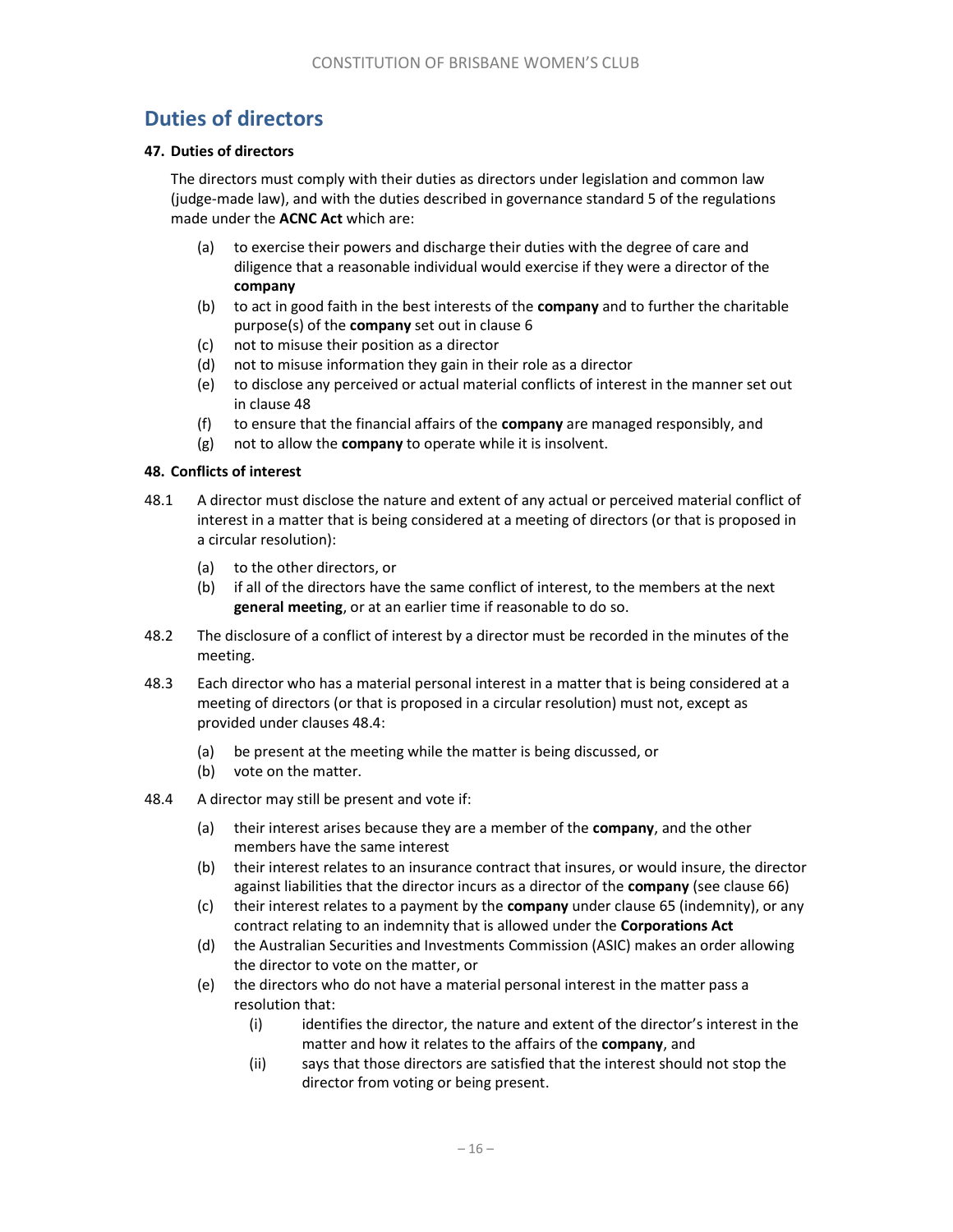# Directors' meetings

#### 49. When the directors meet

The directors may decide how often, where and when they meet, provided that the Board must meet at least 4 times a year.

#### 50. Calling directors' meetings

- 50.1 A director may call a directors' meeting by giving reasonable notice to all of the other directors.
- 50.2 A director may give notice in writing or by any other means of communication that has previously been agreed to by all of the directors.

#### 51. Chairperson for directors' meetings

- 51.1 The elected chairperson is entitled to chair directors' meetings.
- 51.2 The directors at a directors' meeting may choose a director to be the chairperson for that meeting if the elected chairperson is:
	- (a) not present within 30 minutes after the starting time set for the meeting, or
	- (b) present but does not want to act as chairperson of the meeting.

#### 52. Quorum at directors' meetings

- 52.1 Unless the directors determine otherwise, the quorum for a directors' meeting is a majority (more than 50%) of directors.
- 52.2 A quorum must be present for the whole directors' meeting.

#### 53. Using technology to hold directors' meetings

- 53.1 The directors may hold their meetings by using any technology (such as video or teleconferencing) that is agreed to by all of the directors.
- 53.2 The directors' agreement may be a standing (ongoing) one.
- 53.3 A director may only withdraw their consent to the meeting being held by way of technology within a reasonable period before the meeting.

#### 54. Passing directors' resolutions

A directors' resolution must be passed by a majority of the votes cast by directors present and entitled to vote on the resolution.

#### 55. Circular resolutions of directors

- 55.1 The directors may pass a circular resolution without a directors' meeting being held.
- 55.2 A circular resolution is passed if all the directors entitled to vote on the resolution sign or otherwise agree to the resolution in the manner set out in clause55.3 or clause55.4.
- 55.3 Each director may sign:
	- (a) a single document setting out the resolution and containing a statement that they agree to the resolution, or
	- (b) separate copies of that document, as long as the wording of the resolution is the same in each copy.
- 55.4 The company may send a circular resolution by email to the directors and the directors may agree to the resolution by sending a reply email to that effect, including the text of the resolution in their reply.
- 55.5 A circular resolution is passed when the last director signs or otherwise agrees to the resolution in the manner set out in clause55.3 or clause 55.4.

# **Secretary**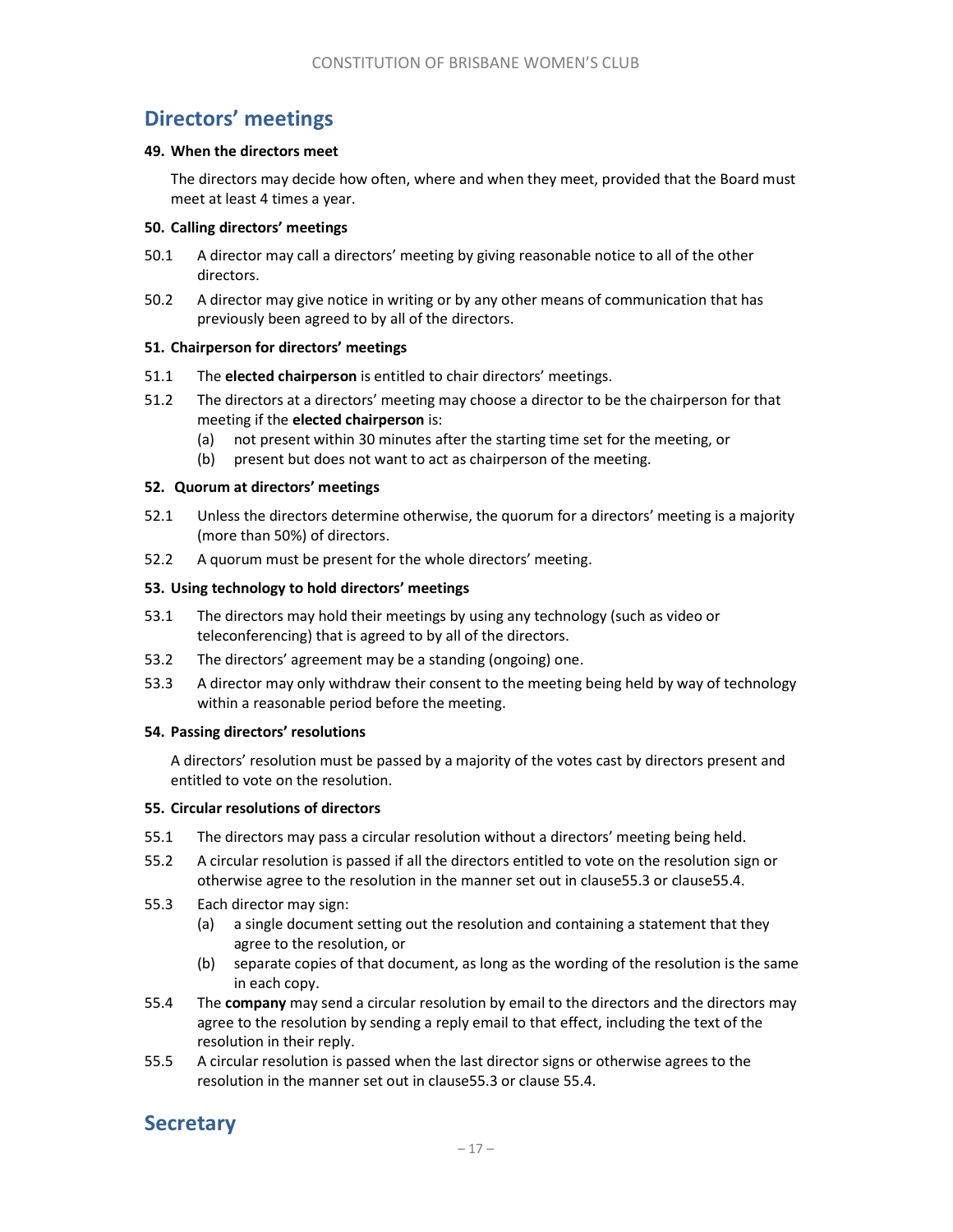#### 56. Appointment and role of secretary

- 56.1 The company must have at least one secretary.
- 56.2 A director of the Company may be appointed as the Secretary.
- 56.3 The board has the power to appoint and remove a person from the position of Secretary.
- 56.4 The role of the secretary includes:
	- (a) maintaining a register of the company's members, and
	- (b) maintaining the minutes and other records of general meetings (including notices of meetings), directors' meetings and circular resolutions.

### Minutes and records

### 57. Minutes and records

- 57.1 The company must, within one month, make and keep the following records:
	- (a) minutes of proceedings and resolutions of general meetings
		- (b) minutes of circular resolutions of members
		- (c) a copy of a notice of each general meeting, and
	- (d) a copy of a members' statement distributed to members under clause 30.
- 57.2 The company must, within one month, make and keep the following records:
	- (a) minutes of proceedings and resolutions of directors' meetings (including meetings of any committees), and
	- (b) minutes of circular resolutions of directors.
- 57.3 To allow members to inspect the company's records:
	- (a) the company must give a member access to the records set out in clause 57.1, and
	- (b) the directors may authorise a member to inspect other records of the **company**, including records referred to in clause 57.2 and clause 58.1.
- 57.4 The directors must ensure that minutes of a general meeting or a directors' meeting are signed within a reasonable time after the meeting by:
	- (a) the chairperson of the meeting, or
	- (b) the chairperson of the next meeting.
- 57.5 The directors must ensure that minutes of the passing of a circular resolution (of members or directors) are signed by a director within a reasonable time after the resolution is passed.

#### 58. Financial and related records

- 58.1 The company must make and keep written financial records that:
	- (a) correctly record and explain its transactions and financial position and performance, and
	- (b) enable true and fair financial statements to be prepared and to be audited.
- 58.2 The company must also keep written records that correctly record its operations.
- 58.3 The company must retain its records for at least 7 years.
- 58.4 The directors must take reasonable steps to ensure that the company's records are kept safe.
- 58.5 If required by law, the financial records must be audited.

### By-laws

### 59. By-laws

- 59.1 The directors may pass a resolution to make by-laws to give effect to this constitution.
- 59.2 Members and directors must comply with by-laws as if they were part of this constitution.

### **Notice**

60. What is notice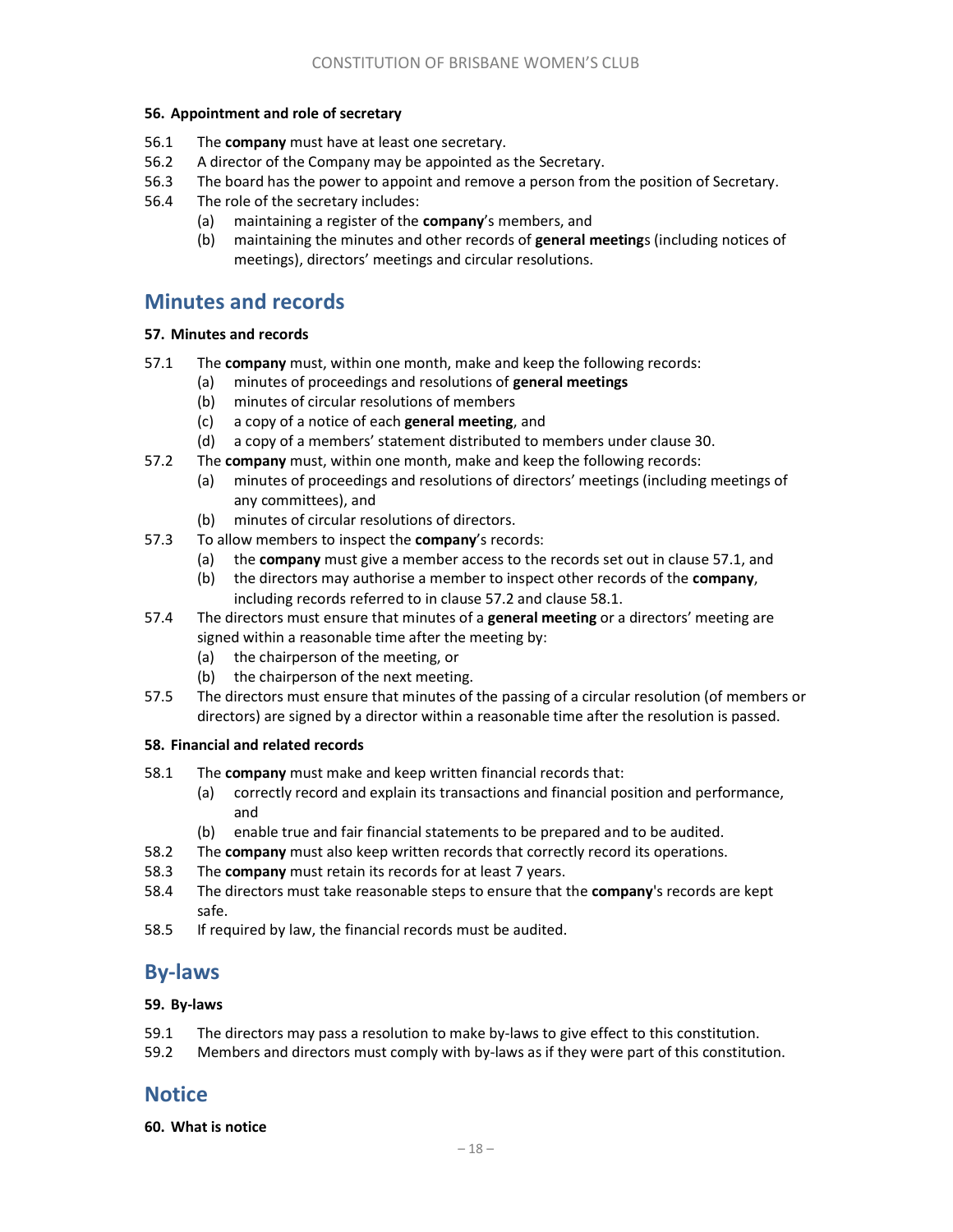- 60.1 Anything written to or from the company under any clause in this constitution is written notice and is subject to clauses 61 to 63, unless specified otherwise.
- 60.2 Clauses 61 to 63 do not apply to a notice of proxy under clause 36.6.

### 61. Notice to the company

Written notice or any communication under this constitution may be given to the company, the directors or the secretary by:

- (a) delivering it to the company's registered office
- (b) posting it to the **company'**s registered office or to another address chosen by the company for notice to be provided
- (c) sending it to an email address or other electronic address notified by the company to the members as the company's email address or other electronic address, or
- (d) sending it to the fax number notified by the **company** to the members as the company's fax number.

#### 62. Notice to members

- 62.1 Written notice or any communication under this constitution may be given to a member:
	- (a) in person
	- (b) by posting it to, or leaving it at the address of the member in the register of members or an alternative address (if any) nominated by the member for service of notices
	- (c) sending it to the email or other electronic address nominated by the member as an alternative address for service of notices (if any)
	- (d) sending it to the fax number nominated by the member as an alternative address for service of notices (if any), or
	- (e) if agreed to by the member, by notifying the member at an email or other electronic address nominated by the member, that the notice is available at a specified place or address (including an electronic address).
- 62.2 If the **company** does not have an address for the member, the **company** is not required to give notice in person.

#### 63. When notice is taken to be given

A notice:

- (a) delivered in person, or left at a the recipient's address, is taken to be given on the day it is delivered
- (b) sent by post, is taken to be given on the third day after it is posted with the correct payment of postage costs
- (c) sent by email, fax or other electronic method, is taken to be given on the business day after it is sent, and
- (d) given under clause 62.1(e) is taken to be given on the business day after the notification that the notice is available is sent.

### Financial year

#### 64. Company's financial year

The company's financial year is from 1 July to 30 June unless the directors pass a resolution to change the financial year.

# Indemnity, insurance and access

### 65. Indemnity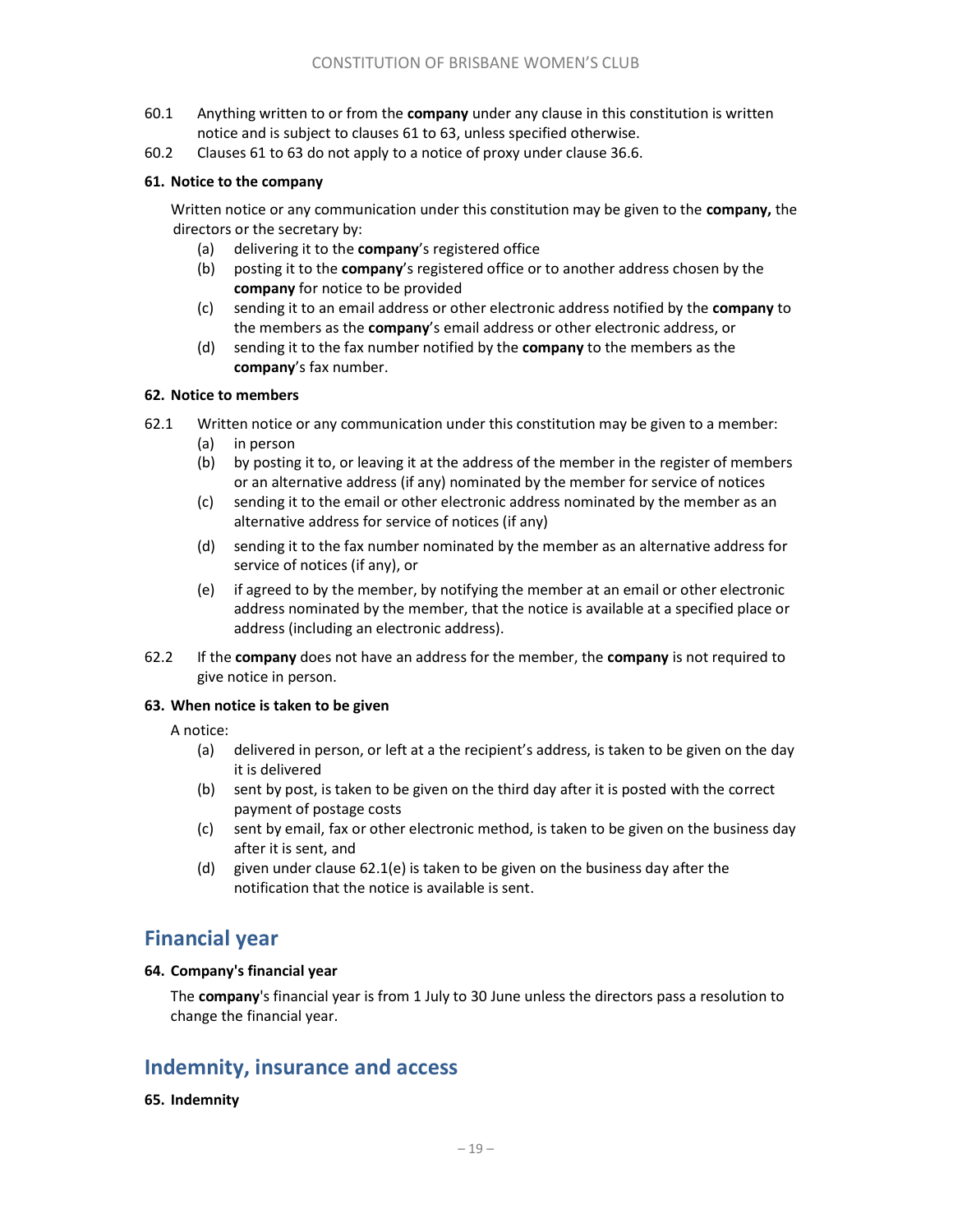- 65.1 The company indemnifies each officer of the company out of the assets of the company, to the relevant extent, against all losses and liabilities (including costs, expenses and charges) incurred by that person as an officer of the company.
- 65.2 In this clause, 'officer' means a director or secretary and includes a director or secretary after they have ceased to hold that office.
- 65.3 In this clause, 'to the relevant extent' means:
	- (a) to the extent that the company is not precluded by law (including the Corporations Act) from doing so, and
	- (b) for the amount that the officer is not otherwise entitled to be indemnified and is not actually indemnified by another person (including an insurer under an insurance policy).
- 65.4 The indemnity is a continuing obligation and is enforceable by an officer even though that person is no longer an officer of the company.

### 66. Insurance

To the extent permitted by law (including the Corporations Act), and if the directors consider it appropriate, the company may pay or agree to pay a premium for a contract insuring a person who is or has been an officer of the company against any liability incurred by the person as an officer of the company.

### 67. Directors' access to documents

- 67.1 A director has a right of access to the financial records of the company at all reasonable times.
- 67.2 If the directors agree, the company must give a director or former director access to:
	- (a) certain documents, including documents provided for or available to the directors, and
	- (b) any other documents referred to in those documents.

# Winding up

#### 68. Surplus assets not to be distributed to members

If the **company** is wound up, any **surplus assets** must not be distributed to a member or a former member of the **company**, unless that member or former member is a charity described in clause 69.1.

#### 69. Distribution of surplus assets

- 69.1 Subject to the Corporations Act and any other applicable Act, and any court order, any surplus assets that remain after the company is wound up must be distributed to one or more charities:
	- (a) with charitable purpose(s) similar to, or inclusive of, the purpose(s) in clause 6, and
	- (b) which also prohibit the distribution of any surplus assets to its members to at least the same extent as the company.
- 69.2 The decision as to the charity or charities to be given the surplus assets must be made by a special resolution of members at or before the time of winding up. If the members do not make this decision, the company may apply to the Supreme Court to make this decision.

# Definitions and interpretation

### 70. Definitions

In this constitution:

ACNC Act means the Australian Charities and Not-for-profits Commission Act 2012 (Cth) company means the company referred to in clause 1 Corporations Act means the Corporations Act 2001 (Cth)